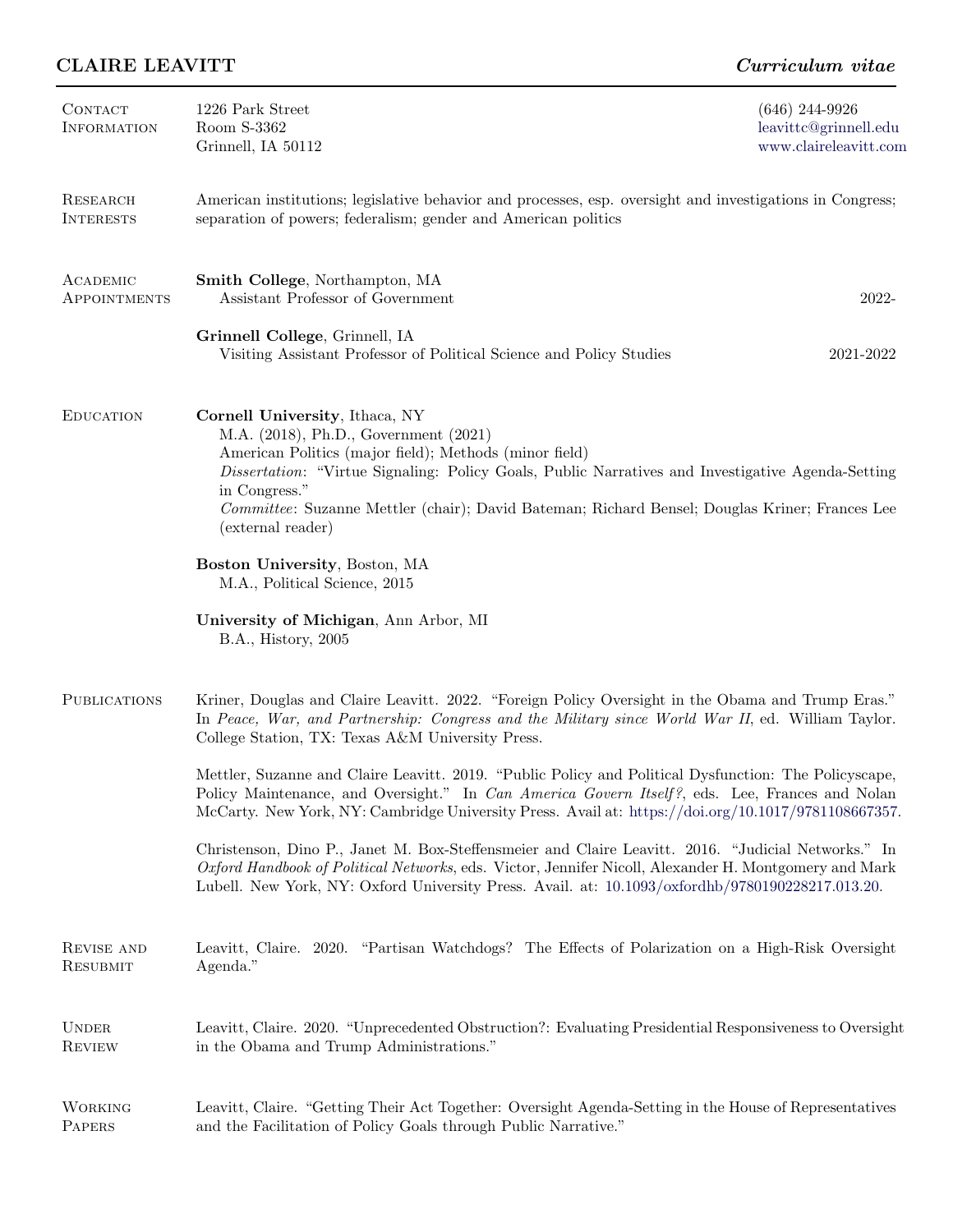|                                         | Leavitt, Claire. "T'll Be the Oversight': The War Against Congressional Legitimacy in the Trump Era."                                                                                                                                                                                              |                                                                   |  |  |
|-----------------------------------------|----------------------------------------------------------------------------------------------------------------------------------------------------------------------------------------------------------------------------------------------------------------------------------------------------|-------------------------------------------------------------------|--|--|
|                                         | Leavitt, Claire. "Testing for the Effects of Female Leadership on Policy and Participatory Outcomes: A<br>Laboratory Experiment."                                                                                                                                                                  |                                                                   |  |  |
|                                         | Leavitt, Claire. "Take Shelter': The Effects of Political Violence on Internal Efficacy Among Women—<br>A Survey Experiment."                                                                                                                                                                      |                                                                   |  |  |
|                                         | Leavitt, Claire. "American Doublethink? Assessing an Institutional Source of Normative Divides in the<br>United States."                                                                                                                                                                           |                                                                   |  |  |
| COMMENTARY                              | "Jan. 6 hearing gives primetime exposure to violent footage and dramatic evidence – the question is, to<br>what end?" The Conversation (June 9, 2022)                                                                                                                                              |                                                                   |  |  |
|                                         | "How a public hearing is different from an investigation—and what that means for the January 6<br>committee," The Conversation (June 7, 2022)                                                                                                                                                      |                                                                   |  |  |
| FIELDWORK                               | <b>Congressional Oversight Fellow</b><br>Committee on Oversight and Government Reform, Majority Staff<br>U.S. House of Representatives<br>Washington, DC                                                                                                                                           | Jan.-Dec. 2019                                                    |  |  |
|                                         | • Supported by the Project on Government Oversight, I spent a year as a fully integrated staff member<br>on the Committee, conceiving, researching, planning and executing four major investigations and 12<br>hearings that targeted federal, state and private actors.                           |                                                                   |  |  |
| <b>TEACHING</b>                         | Departments of Political Science and Policy Studies, Grinnell College<br>• POL 101: Introduction to Political Science<br>• PST 220: Foundations of Policy Analysis<br>• PST 320: Applied Policy Analysis: Health Care Policy in the United States<br>• PST 420: Advanced Research in Public Policy | Spring 2022, Fall 2021<br>Spring 2022<br>Fall 2021<br>Spring 2022 |  |  |
|                                         | Department of Government, Cornell University<br>• GOVT 1111: Introduction to American Government and Politics                                                                                                                                                                                      | Summer 2018, 2020-2022                                            |  |  |
|                                         | Department of Political Science, Boston University<br>• International Politics (pre-college seminar)<br>Boston University Summer Challenge Program<br>• PO 141: Introduction to Public Policy<br>• PO 300: Executive Power and the Modern Presidency                                               | Summer 2015<br>Summer 2015                                        |  |  |
|                                         | • PO 111: Introduction to American Politics                                                                                                                                                                                                                                                        | Spring 2015<br>Summer 2014                                        |  |  |
|                                         | <b>Prison Education</b>                                                                                                                                                                                                                                                                            |                                                                   |  |  |
|                                         | Grinnell Liberal Arts in Prison Program<br>• POL 101: Introduction to Political Science                                                                                                                                                                                                            | Spring 2022                                                       |  |  |
|                                         | Cornell Prison Education Program<br>• PSCI 102: American Government                                                                                                                                                                                                                                | Fall 2017                                                         |  |  |
| <b>GRANTS AND</b><br><b>FELLOWSHIPS</b> | • Oversight Fellowship, Levin Center at Wayne State University Law School (\$10,000)<br>• Congressional Oversight Fellow, Project on Government Oversight (\$108,000)<br>• Flournoy Summer Research Fellowship (w/ Suzanne Mettler),                                                               | 2021-2022<br>2019                                                 |  |  |
|                                         | Cornell University $(\$4,500)$                                                                                                                                                                                                                                                                     | June $2016$                                                       |  |  |